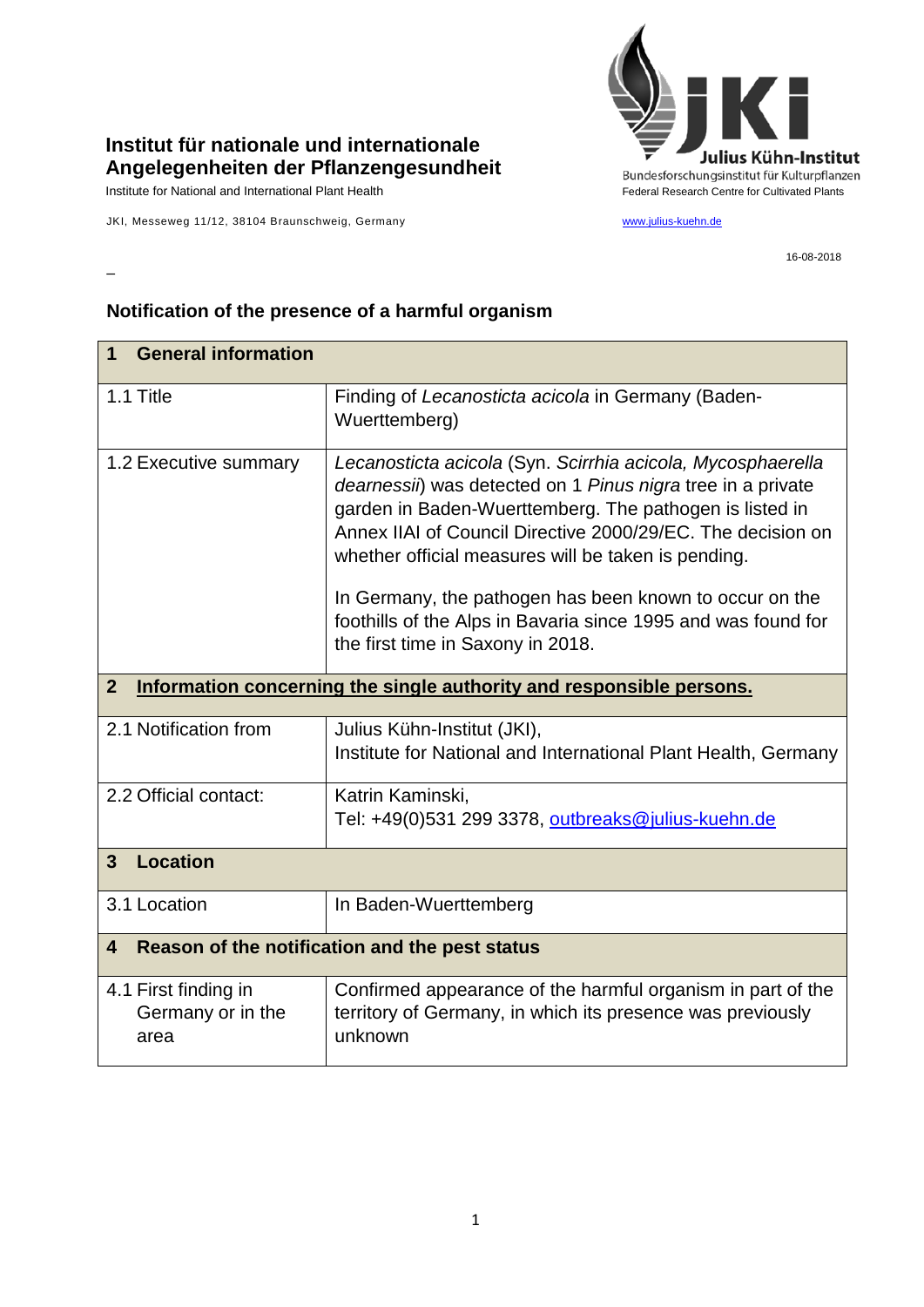| 4.2 Pest status of the area where<br>the harmful organism has been<br>found present, after the official<br>confirmation.                 |                                                                                    |
|------------------------------------------------------------------------------------------------------------------------------------------|------------------------------------------------------------------------------------|
| 4.3 Pest status in Germany before<br>the official confirmation of the<br>presence, or suspected<br>presence, of the harmful<br>organism. | Present, few occurrences                                                           |
| 4.4 Pest status in Germany after<br>the official confirmation of the<br>presence of the harmful<br>organism.                             | Present, few occurrences                                                           |
| Finding, sampling, testing and confirmation of the harmful organism.<br>$5\phantom{.0}$                                                  |                                                                                    |
| 5.1 How the presence or<br>appearance of the harmful<br>organism was found.                                                              | Information submitted by professional<br>operators, laboratories or other persons. |
| 5.2 Date of finding:                                                                                                                     | 19.07.2018                                                                         |
| 5.3 Sampling for laboratory<br>analysis.                                                                                                 | 31.07.2018                                                                         |
| 5.4 Date of official confirmation of<br>the harmful organism's identity.                                                                 | 08.08.2018                                                                         |
| Infested area, and the severity and source of the outbreak in that area.<br>6                                                            |                                                                                    |
| 6.1 Size and delimitation of the<br>infested area.                                                                                       | 1 tree                                                                             |
| 6.2 Characteristics of the infested<br>area and its vicinity.                                                                            | Open air – private garden: 1 plant already<br>planted, not to be removed or moved  |
| 6.3 Host plants in the infested area<br>and its vicinity                                                                                 |                                                                                    |
| 6.4 Infested plant(s), plant<br>product(s) and other object(s).                                                                          | Pinus nigra                                                                        |
| 6.5 Severity of the outbreak.                                                                                                            | unknown                                                                            |
| 6.6 Source of the outbreak                                                                                                               | unknown                                                                            |